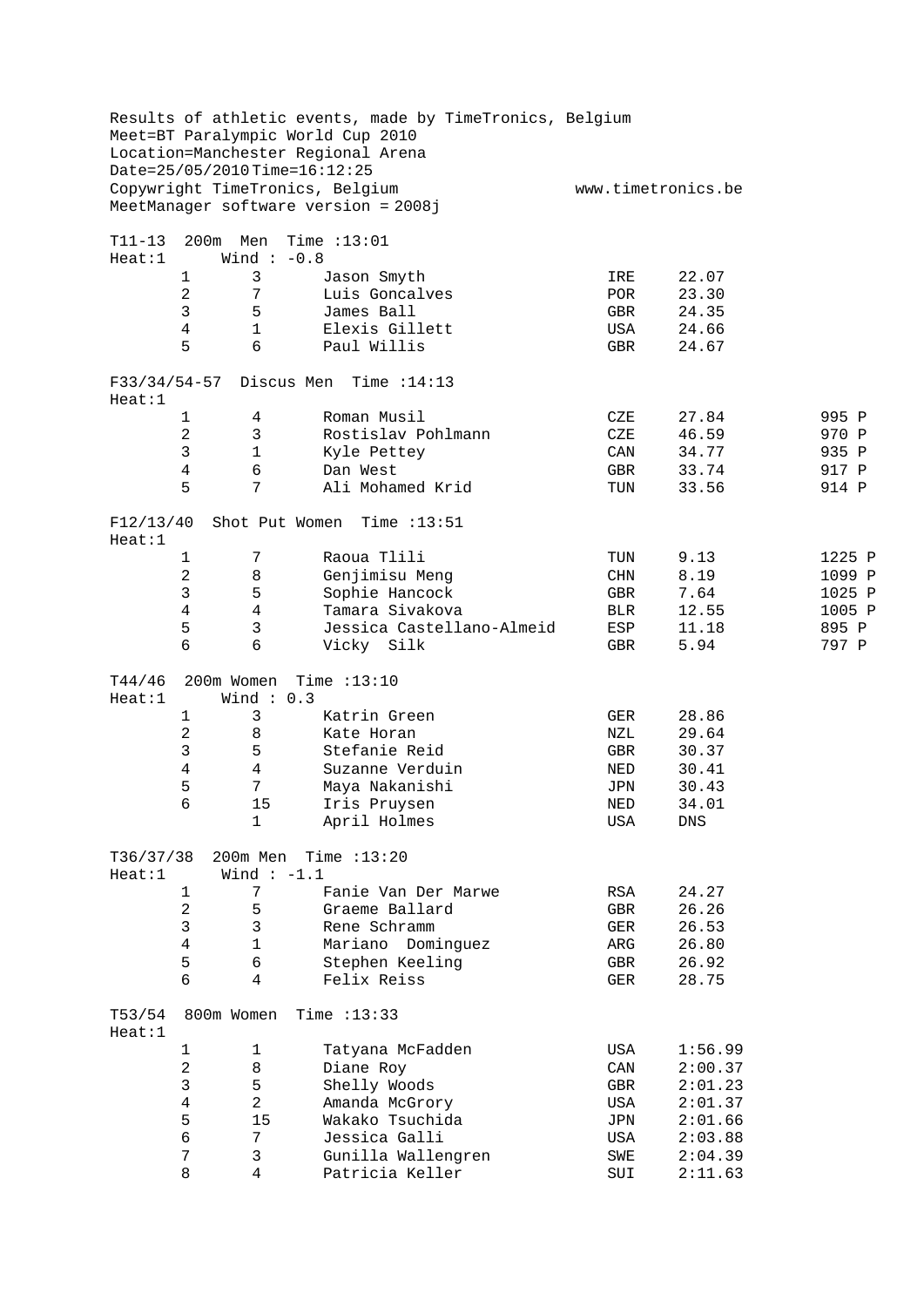| T53/54<br>Heat:1   |                                         | 800m Men Time : 13:43         |                             |            |         |       |
|--------------------|-----------------------------------------|-------------------------------|-----------------------------|------------|---------|-------|
|                    | 1                                       | $\mathsf{3}$                  | Marcel Hug                  | SUI        | 1:38.54 |       |
|                    | $\sqrt{2}$                              | 5                             | David Weir                  | GBR        | 1:38.92 |       |
|                    | 3                                       | 7                             | Prawat Wahoram              | THA        | 1:40.44 |       |
|                    | $\overline{4}$                          | 4                             | Roger Puigbo-Verdaguer      | ESP        | 1:40.89 |       |
|                    | 5                                       | $\overline{c}$                | Josh George                 | USA        | 1:41.93 |       |
|                    | 6                                       | $\mathbf 1$                   | Alejandro Maldonado         | ARG        | 1:42.10 |       |
|                    | $\overline{7}$                          | 6                             | Brian Alldis                |            |         |       |
|                    |                                         |                               |                             | GBR        | 1:49.85 |       |
|                    | 8                                       | 8                             | Rafael Botello-Jimenez      | ESP        | 1:55.10 |       |
| T44<br>Heat:1      | 100m Men                                | Time $:13:45$<br>Wind $:-1.9$ |                             |            |         |       |
|                    | $\mathbf{1}$                            | 7                             | Oscar Pistorius             | RSA        | 11.33   |       |
|                    | $\sqrt{2}$                              | 8                             | Arnu Fourie                 | RSA        | 11.57   |       |
|                    | $\mathbf{3}$                            | 5                             | Ian Jones                   | GBR        | 11.90   |       |
|                    | $\overline{4}$                          | $\overline{a}$                | David Prince                | USA        | 12.05   |       |
|                    | 5                                       | 6                             | Jonny Peacock               | GBR        | 12.23   |       |
|                    | 6                                       | $\overline{4}$                | Robert Mayer                | AUT        | 12.49   |       |
|                    | 7                                       | $\mathbf 1$                   | Alister McQueen             | CAN        | 12.69   |       |
|                    |                                         | 3                             |                             |            |         |       |
|                    |                                         |                               | David Behre                 | GER        | DNS     |       |
| T36/37<br>Heat:1   |                                         | Wind $:-2.0$                  | $100m$ Women Time : $13:57$ |            |         |       |
|                    | 1                                       | 4                             | Maria Seifert               | GER        | 14.47   |       |
|                    | $\overline{c}$                          | 6                             | Katrina Hart                | GBR        | 14.86   |       |
|                    | $\mathsf{3}$                            | $\mathbf{3}$                  | Jenny McLoughlin            | GBR        | 15.07   |       |
|                    | $\overline{4}$                          | 8                             | Isabelle Foerder            | GER        | 15.36   |       |
|                    | 5                                       | $\sqrt{ }$                    | Fang Wang                   | CHN        | 15.41   |       |
|                    | 6                                       | 5                             | Hazel Robson                | GBR        | 15.56   |       |
|                    | 7                                       |                               |                             |            |         |       |
|                    |                                         | 1                             | Leah Robinson               | CAN        | 15.84   |       |
| T53/54             |                                         | 100m Men Time $:14:07$        |                             |            |         |       |
| Heat:1             |                                         | Wind $:-4.0$                  |                             |            |         |       |
|                    | 1                                       | 1003                          | Kenny van Weeghel           | NED        | 14.7    |       |
|                    | $\overline{c}$                          | 1005                          | Mickey Bushell              | GBR        | 15.4    |       |
|                    | $\mathsf{3}$                            | 1007                          | Shiran Yu                   | CHN        | 16.0    |       |
|                    | $\overline{4}$                          | 1008                          | Alexandre Dupont            | CAN        | 16.3    |       |
|                    | 5                                       | 1006                          | Daniel Lucker               | GBR        | 16.7    |       |
|                    | 6                                       |                               | 1002 Josh George            | USA        | 16.8    |       |
|                    | 7                                       | 1001                          | Zachary Abbot               | USA        | 17.3    |       |
| T11/12<br>Heat:1   | 100m Women Time : 14:18<br>Wind $:-4.1$ |                               |                             |            |         |       |
|                    | 1                                       | 1006                          | Libby Clegg                 | GBR        | 13.25   |       |
|                    | $\sqrt{2}$                              | 1003                          | Eva Ngui                    | ESP        | 13.41   |       |
|                    | $\mathsf{3}$                            | 1005                          | Tracey Hinton               |            | 13.60   |       |
|                    | 4                                       | 1007                          | Paraskevi Kantza            | GBR<br>GRE | 14.26   |       |
| F32/51<br>Heat:1   | Club Men                                |                               | Time :15:24                 |            |         |       |
|                    |                                         |                               |                             |            |         |       |
|                    | 1                                       | 5                             | Stephen Miller              | GBR        | 31.67   | 940 P |
|                    | $\overline{c}$                          | 7                             | Mourad Idoudi               | TUN        | 30.11   | 913 P |
|                    | $\mathsf{3}$                            | $\mathfrak{Z}$                | Jan Vanek                   | CZE        | 22.29   | 830 P |
|                    | $\overline{4}$                          | 6                             | Thomas Green                | GBR        | 25.09   | 794 P |
| $T11-13$<br>Heat:1 |                                         | 400m Men Time : 14:26         |                             |            |         |       |
|                    | 1                                       | 3007                          | Luis Con <b>O</b> alves     | POR        | 50.27   |       |
|                    | $\overline{a}$                          | 3003                          | Matthias Schroder           | GER        | 50.98   |       |
|                    |                                         |                               |                             |            |         |       |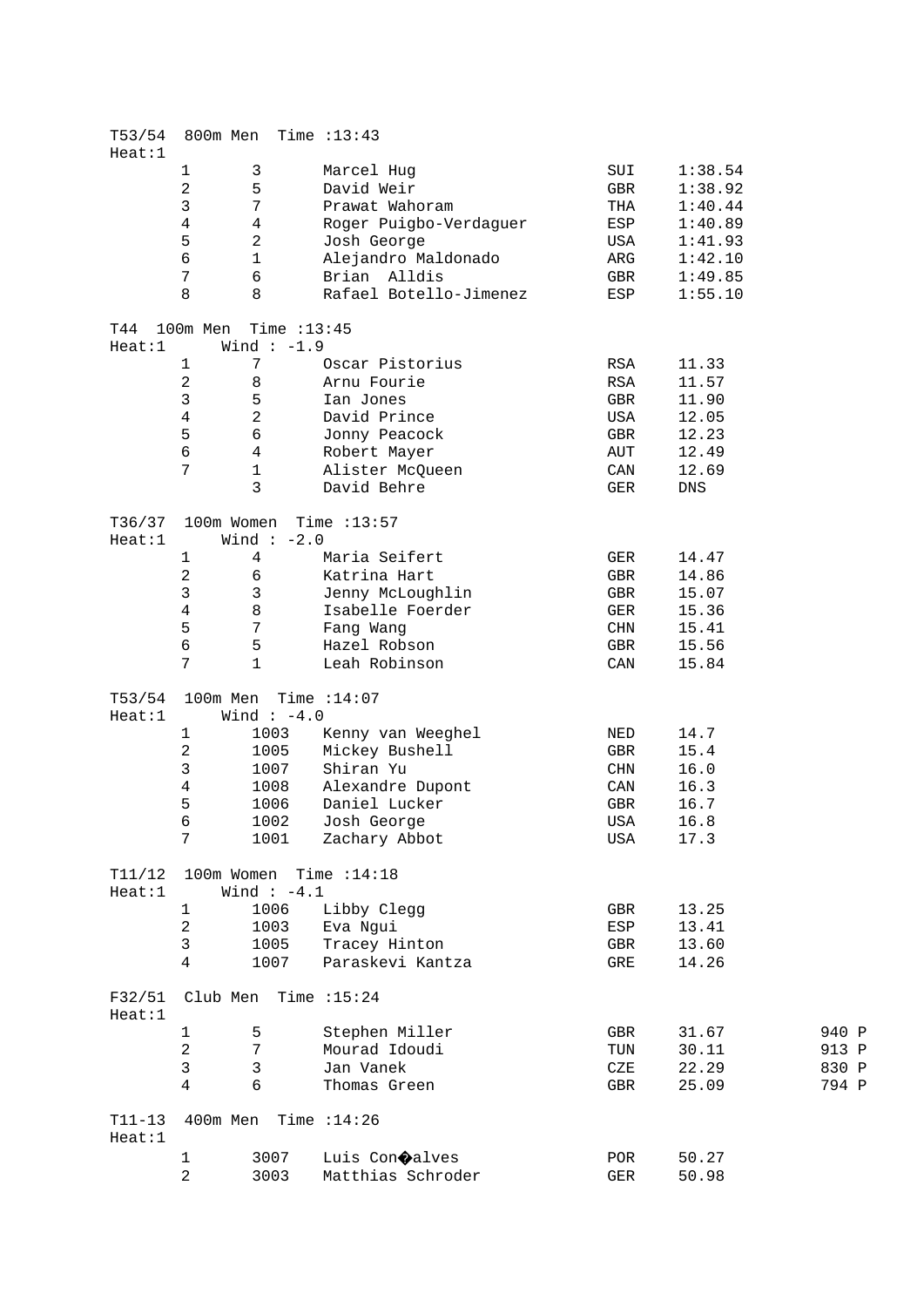|                      | 3                                          | 3005         | David Devine                | GBR                  | 53.32        |        |  |
|----------------------|--------------------------------------------|--------------|-----------------------------|----------------------|--------------|--------|--|
| $T11 - 13$<br>Heat:1 | 100m Men Time : 14:35<br>Wind $:-0.6$      |              |                             |                      |              |        |  |
|                      | $1\,$                                      | 4003         | Jason Smyth                 | IRE                  | 10.66        |        |  |
|                      | $\overline{2}$                             | 4005         | James Ball                  | GBR                  | 11.76        |        |  |
|                      | 3                                          |              | 4001 Elexis Gillett         | USA                  | 12.09        |        |  |
|                      | $\overline{4}$                             | 4006         | Paul Willis                 | GBR                  | 12.33        |        |  |
| T44/46               |                                            |              | $100m$ Women Time : $14:41$ |                      |              |        |  |
| Heat:1               |                                            | Wind $:-1.6$ |                             |                      |              |        |  |
|                      | $\mathbf{1}$                               | 5003         | Katrin Green                | GER                  | 14.01        |        |  |
|                      | $\overline{c}$                             | 5008         | Kate Horan                  | NZL                  | 14.58        |        |  |
|                      | 3                                          | 5001         | April Holmes                | USA                  | 14.59        |        |  |
|                      | $\overline{4}$                             | 5005         | Stefanie Reid               | GBR                  | 14.77        |        |  |
|                      | 5                                          | 5004         | Suzanne Verduin             |                      | 14.78<br>NED |        |  |
|                      | б                                          | 5007         | Maya Nakanishi              |                      | JPN<br>14.86 |        |  |
|                      | 7                                          | 5015         | Iris Pruysen                | NED                  | 16.55        |        |  |
| T36/37/38<br>Heat:1  |                                            | Wind $:-1.3$ | 100m Men Time : 14:51       |                      |              |        |  |
|                      | $\mathbf 1$                                | 6007         | Fanie Van Der Marwe         | RSA                  | 12.09        |        |  |
|                      | $\overline{c}$                             | 6005         | Graeme Ballard              | GBR                  | 12.78        |        |  |
|                      | 3                                          | 6003         | Rene Schramm                | GER                  | 13.05        |        |  |
|                      | $\overline{4}$                             | 6006         | Stephen Keeling             | GBR                  | 13.14        |        |  |
|                      | 5                                          | 6001         | Mariano Dominguez           |                      | ARG<br>13.38 |        |  |
|                      | 6                                          | 6004         | Felix Reiss                 | GER                  | 13.62        |        |  |
| T36/37<br>Heat:1     | $200$ m Women Time : 15:10<br>Wind $:-2.9$ |              |                             |                      |              |        |  |
|                      | $\mathbf{1}$                               | 7004         | Maria Seifert               | GER                  | 30.24        |        |  |
|                      | $\overline{c}$                             | 7006         | Katrina Hart                | GBR                  | 30.91        |        |  |
|                      | 3                                          | 7003         | Jenny McLoughlin            | GBR                  | 31.39        |        |  |
|                      | 4                                          | 7008         | Isabelle Foerder            | GER                  | 32.28        |        |  |
|                      | 5                                          | 7005         | Hazel Robson                | GBR                  | 32.39        |        |  |
|                      | б                                          | 7001         | Leah Robinson               | CAN                  | 32.72        |        |  |
|                      | 7                                          | 7007         | Fang Wang                   | CHN                  | 38.66        |        |  |
| F42/44<br>Heat:1     |                                            |              | Discus Men Time :15:53      |                      |              |        |  |
|                      | $\mathbf{1}$                               | 5            | Dan Greaves                 | GBR                  | 56.22        | 1040 P |  |
|                      | 2                                          | 8            | Fanie Lomard                | RSA                  | 41.79        | 927 P  |  |
|                      | 3                                          | 15           | Lezheng Wang                | CHN                  | 41.47        | 920 P  |  |
|                      | 4                                          | $\mathbf 1$  | Jeremy Campbell             | USA                  | 47.24        | 874 P  |  |
|                      | 5                                          | $\mathsf{3}$ | Marinos Fylachtos           | GRE                  | 39.36        | 873 P  |  |
|                      | б                                          | 7            | Gino de Keersmaeker         | BEL                  | 37.57        | 833 P  |  |
|                      | 7                                          | 6            | Aled Davies                 | GBR                  | 40.92        | 757 P  |  |
|                      | 8                                          | 4            | Georgios Pappas             | GRE                  | 39.08        | 723 P  |  |
| T53/54               |                                            |              | 200m Men Time : 15:10       |                      |              |        |  |
| Heat:1               |                                            | Wind $:-2.2$ |                             |                      |              |        |  |
|                      | $\mathbf{1}$                               | 9003         | Kenny van Weeghel           | NED                  | 26.73        |        |  |
|                      | 2                                          | 9008         | Alexandre Dupont            | CAN                  | 28.50        |        |  |
|                      | 3                                          | 9002         | Josh George                 | USA                  | 28.85        |        |  |
|                      | $\overline{4}$                             | 9005         | Mickey Bushell              | $\operatorname{GBR}$ | 28.87        |        |  |
|                      | 5                                          | 9007         | Shiran Yu                   | CHN                  | 29.00        |        |  |
|                      | б                                          | 9006         | Daniel Lucker               | GBR                  | 29.79        |        |  |
|                      | 7                                          | 9001         | Zachary Abbot               | USA                  | 32.26        |        |  |
| T11/12               | 200m Women<br>Time $:15:24$                |              |                             |                      |              |        |  |

 $Heat:1$  Wind :  $-1.5$